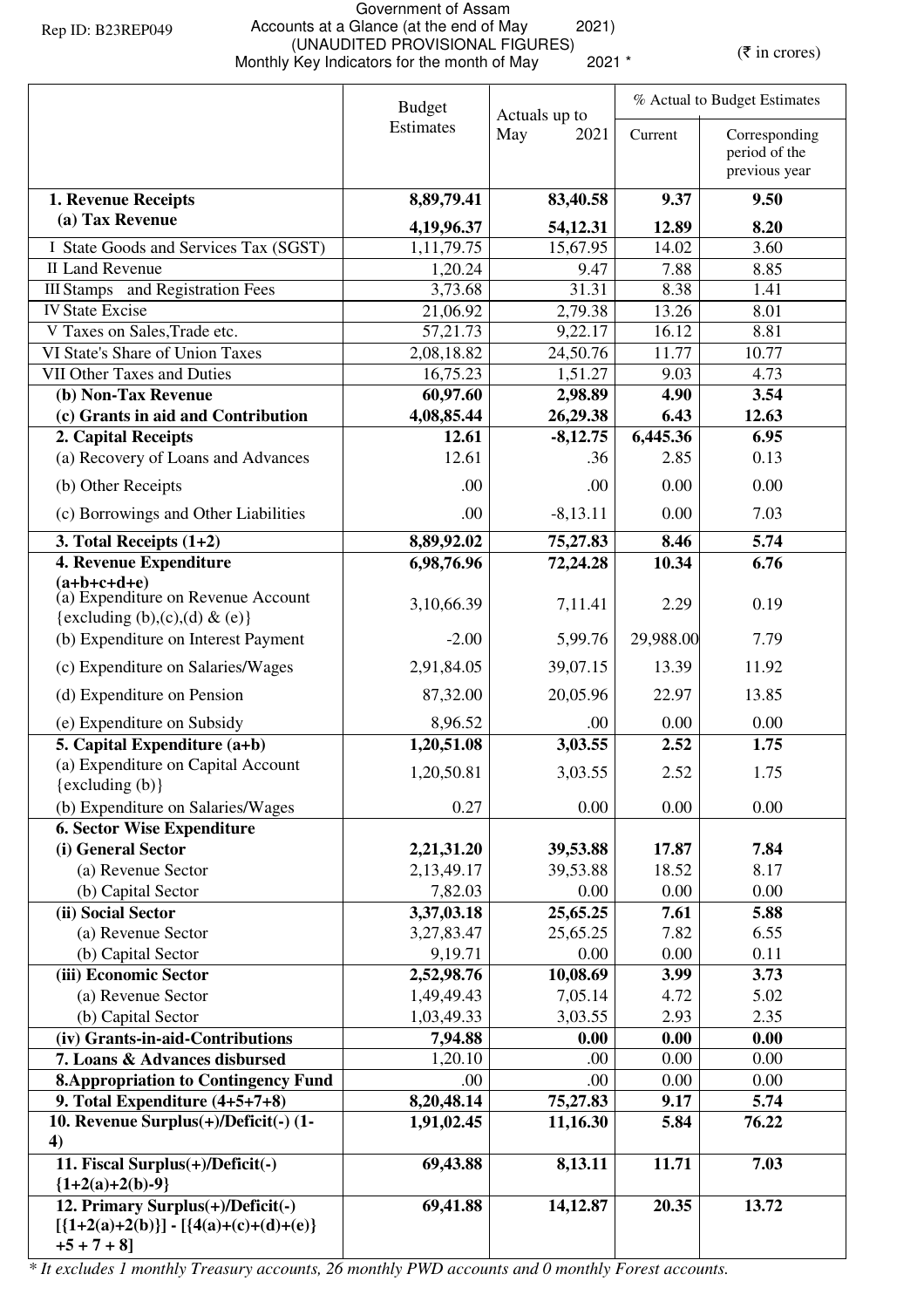| <b>Monthly Trend</b><br><b>REVENUE RECEIPTS</b><br>(Refer to item<br>of Monthly Accounts at a Glance)<br>1(a) |                |             |                |             |  |
|---------------------------------------------------------------------------------------------------------------|----------------|-------------|----------------|-------------|--|
| $(5 \text{ in } \text{core})$                                                                                 |                |             |                |             |  |
|                                                                                                               |                | 2021-2022   |                | 2020-2021   |  |
| Mont                                                                                                          | <b>Monthly</b> | Progressive | <b>Monthly</b> | Progressive |  |
| <b>APRIL</b>                                                                                                  | 30,06.30       | 30,06.30    | 15,13.19       | 15,13.19    |  |
| <b>MAY</b>                                                                                                    | 24,06.01       | 54,12.31    | 25,84.15       | 40,97.34    |  |
| <b>JUNE</b>                                                                                                   |                |             | 24,39.18       | 65,36.52    |  |
| <b>JULY</b>                                                                                                   |                |             | 25,03.01       | 90,39.53    |  |
| <b>AUGUST</b>                                                                                                 |                |             | 24,71.75       | 1,15,11.28  |  |
| <b>SEPTEMBER</b>                                                                                              |                |             | 27,48.40       | 1,42,59.68  |  |
| <b>OCTOBER</b>                                                                                                |                |             | 28,51.98       | 1,71,11.66  |  |
| <b>NOVEMBER</b>                                                                                               |                |             | 27,19.18       | 1,98,30.84  |  |
| <b>DECEMBER</b>                                                                                               |                |             | 28,50.90       | 2,26,81.74  |  |
| <b>JANUARY</b>                                                                                                |                |             | 16,82.28       | 2,43,64.02  |  |
| <b>FEBRUARY</b>                                                                                               |                |             | 42,91.67       | 2,86,55.69  |  |
| <b>MARCH</b> (Pre)                                                                                            |                |             | 71,07.04       | 3,57,62.73  |  |
| MARCH (Sup)                                                                                                   |                |             | 1.42           | 3,57,64.15  |  |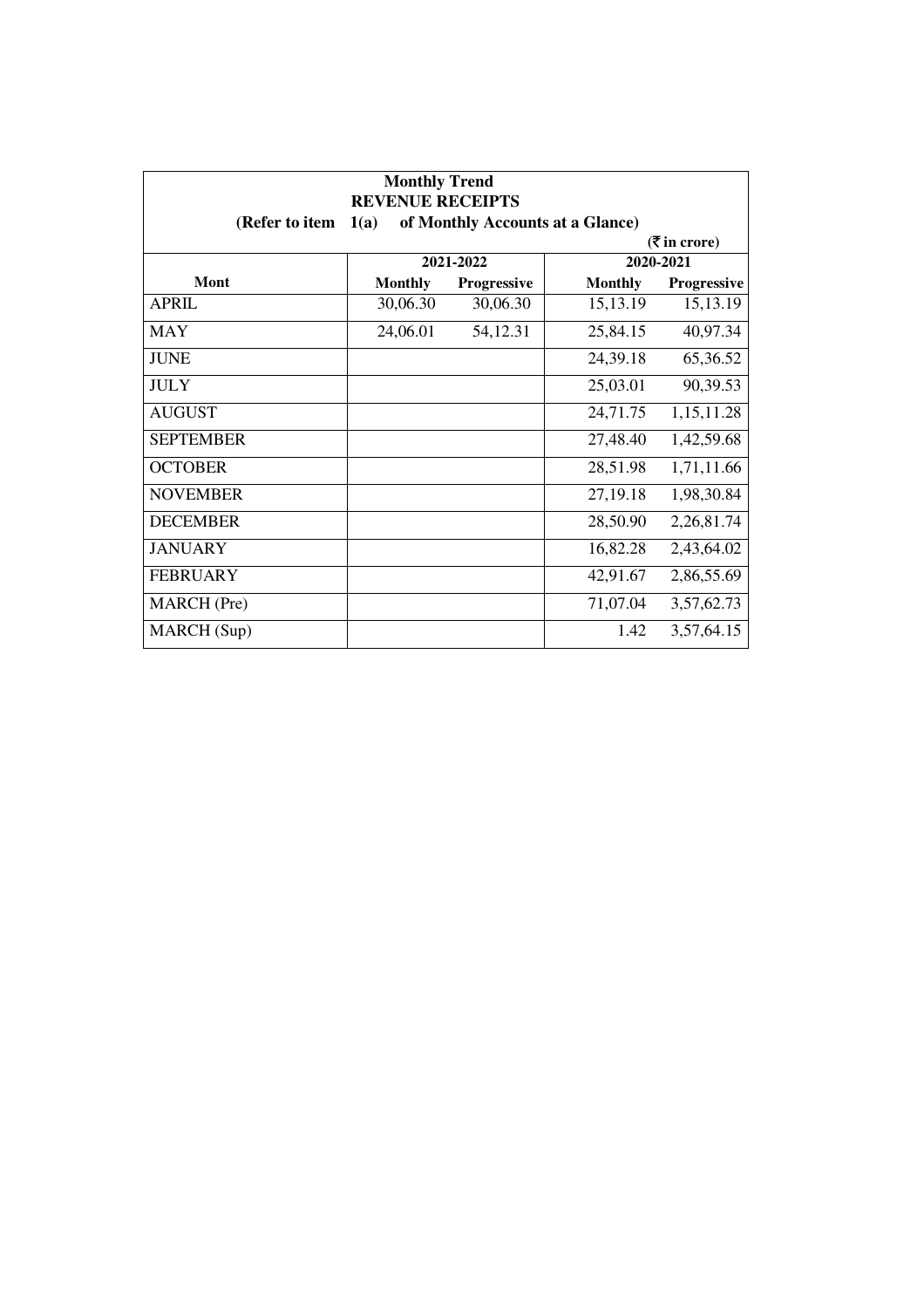| <b>Monthly Trend</b><br><b>REVENUE RECEIPTS</b><br>1(b)<br>of Monthly Accounts at a Glance)<br>(Refer to item |                |             |                |             |  |
|---------------------------------------------------------------------------------------------------------------|----------------|-------------|----------------|-------------|--|
| $(5 \text{ in } \text{core})$                                                                                 |                |             |                |             |  |
|                                                                                                               |                | 2021-2022   |                | 2020-2021   |  |
| Mont                                                                                                          | <b>Monthly</b> | Progressive | <b>Monthly</b> | Progressive |  |
| <b>APRIL</b>                                                                                                  | 80.54          | 80.54       | 16.13          | 16.13       |  |
| <b>MAY</b>                                                                                                    | 2,18.35        | 2,98.89     | 2,42.67        | 2,58.80     |  |
| <b>JUNE</b>                                                                                                   |                |             | 3,27.39        | 5,86.19     |  |
| <b>JULY</b>                                                                                                   |                |             | 2,63.71        | 8,49.90     |  |
| <b>AUGUST</b>                                                                                                 |                |             | 81.15          | 9,31.05     |  |
| <b>SEPTEMBER</b>                                                                                              |                |             | 1,89.54        | 11,20.59    |  |
| <b>OCTOBER</b>                                                                                                |                |             | 2,14.65        | 13,35.24    |  |
| <b>NOVEMBER</b>                                                                                               |                |             | 2,63.32        | 15,98.56    |  |
| <b>DECEMBER</b>                                                                                               |                |             | 1,29.89        | 17,28.45    |  |
| <b>JANUARY</b>                                                                                                |                |             | 1,74.02        | 19,02.47    |  |
| <b>FEBRUARY</b>                                                                                               |                |             | 4,68.25        | 23,70.72    |  |
| <b>MARCH</b> (Pre)                                                                                            |                |             | 5,17.92        | 28,88.64    |  |
| MARCH (Sup)                                                                                                   |                |             | 9.76           | 28,98.39    |  |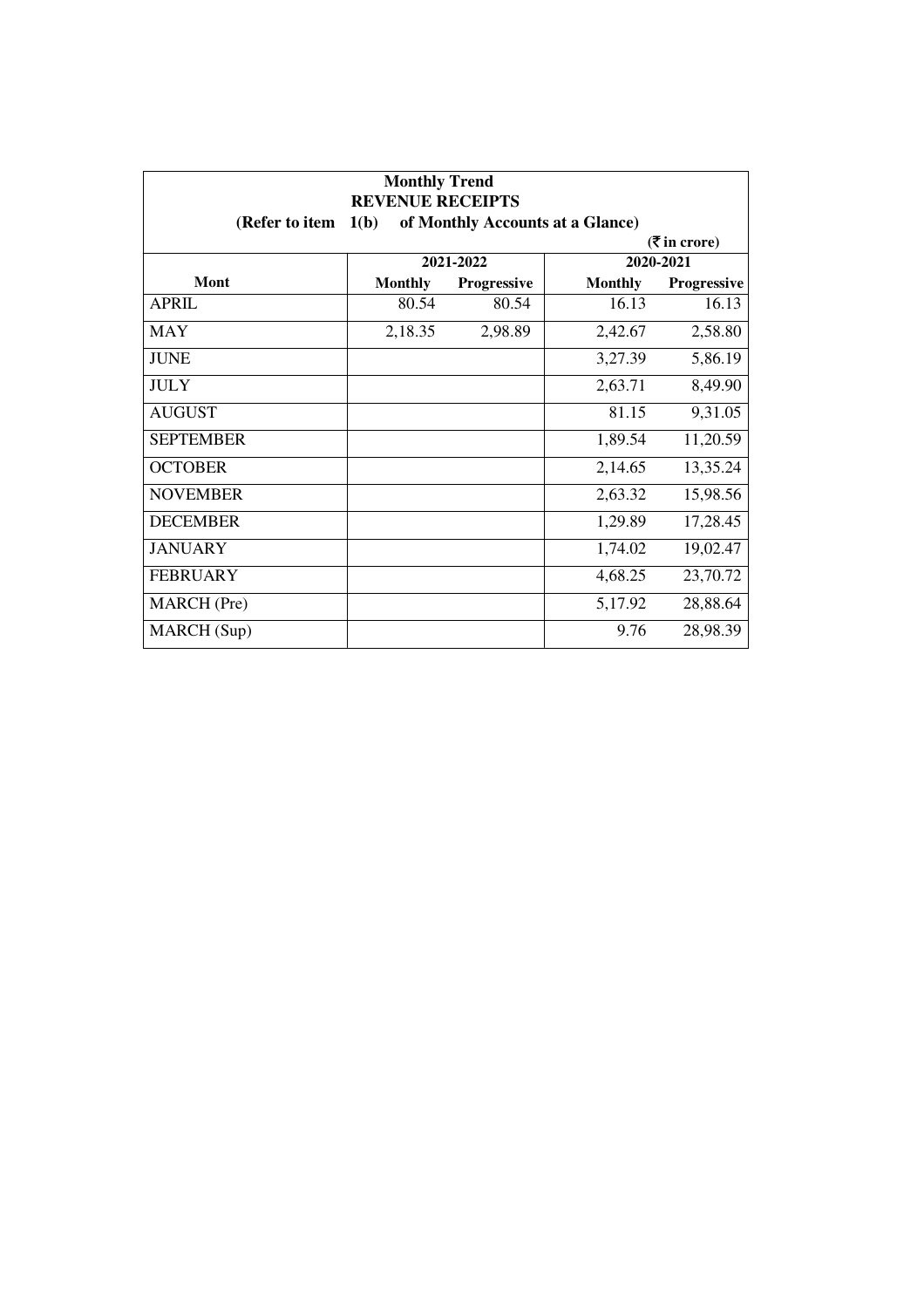| <b>Monthly Trend</b><br><b>REVENUE RECEIPTS</b><br>of Monthly Accounts at a Glance)<br>(Refer to item<br>1(c) |                |             |                |             |  |
|---------------------------------------------------------------------------------------------------------------|----------------|-------------|----------------|-------------|--|
| $(5 \text{ in } \text{core})$                                                                                 |                |             |                |             |  |
|                                                                                                               |                | 2021-2022   |                | 2020-2021   |  |
| Mont                                                                                                          | <b>Monthly</b> | Progressive | <b>Monthly</b> | Progressive |  |
| <b>APRIL</b>                                                                                                  | 10,59.85       | 10,59.85    | 23,68.84       | 23,68.84    |  |
| <b>MAY</b>                                                                                                    | 15,69.54       | 26,29.38    | 20,06.41       | 43,75.25    |  |
| <b>JUNE</b>                                                                                                   |                |             | 25,07.48       | 68,82.73    |  |
| <b>JULY</b>                                                                                                   |                |             | 24,41.80       | 93,24.53    |  |
| <b>AUGUST</b>                                                                                                 |                |             | 11,65.44       | 1,04,89.97  |  |
| <b>SEPTEMBER</b>                                                                                              |                |             | 14,54.97       | 1,19,44.94  |  |
| <b>OCTOBER</b>                                                                                                |                |             | 16,07.11       | 1,35,52.05  |  |
| <b>NOVEMBER</b>                                                                                               |                |             | 17,66.48       | 1,53,18.53  |  |
| <b>DECEMBER</b>                                                                                               |                |             | 41,01.31       | 1,94,19.84  |  |
| <b>JANUARY</b>                                                                                                |                |             | 14,10.48       | 2,08,30.32  |  |
| <b>FEBRUARY</b>                                                                                               |                |             | 9,73.90        | 2,18,04.22  |  |
| <b>MARCH</b> (Pre)                                                                                            |                |             | 44,32.37       | 2,62,36.60  |  |
| MARCH (Sup)                                                                                                   |                |             | 3.05           | 2,62,39.65  |  |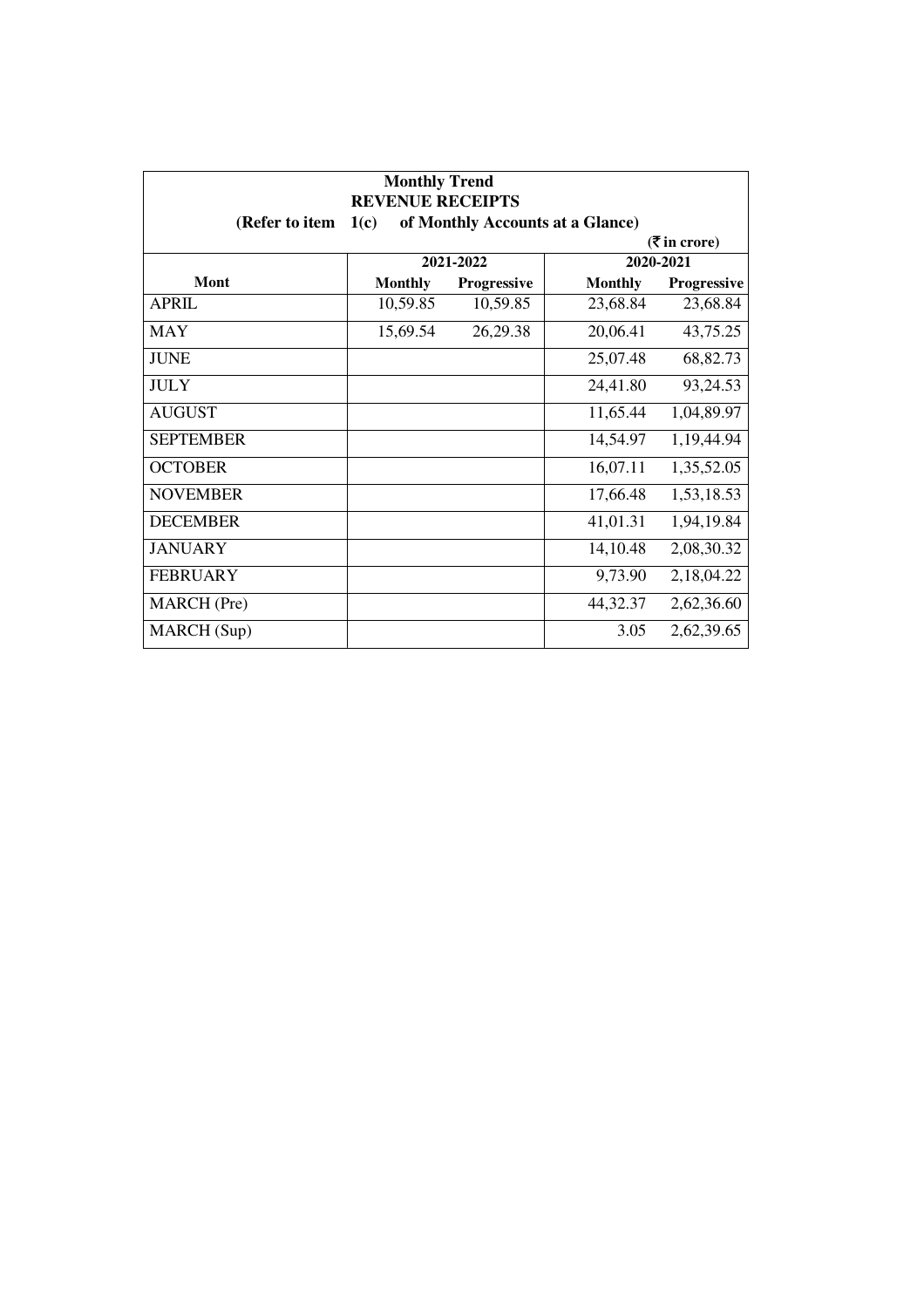| <b>Monthly Trend</b><br><b>CAPITAL RECEIPTS</b>            |                |             |                |             |  |
|------------------------------------------------------------|----------------|-------------|----------------|-------------|--|
| of Monthly Accounts at a Glance)<br>2(a)<br>(Refer to item |                |             |                |             |  |
| $(3\overline{5})$ in crore)                                |                |             |                |             |  |
|                                                            |                | 2021-2022   |                | 2020-2021   |  |
| Mont                                                       | <b>Monthly</b> | Progressive | <b>Monthly</b> | Progressive |  |
| <b>APRIL</b>                                               | 0.18           | 0.18        | 0.20           | 0.20        |  |
| MAY                                                        | 0.18           | 0.36        | 0.20           | 0.40        |  |
| <b>JUNE</b>                                                |                |             | $-0.01$        | 0.39        |  |
| <b>JULY</b>                                                |                |             | 0.22           | 0.61        |  |
| <b>AUGUST</b>                                              |                |             | 0.20           | 0.81        |  |
| <b>SEPTEMBER</b>                                           |                |             | 0.21           | 1.02        |  |
| <b>OCTOBER</b>                                             |                |             | 0.30           | 1.32        |  |
| <b>NOVEMBER</b>                                            |                |             | 0.21           | 1.53        |  |
| <b>DECEMBER</b>                                            |                |             | 0.21           | 1.75        |  |
| <b>JANUARY</b>                                             |                |             | 0.22           | 1.96        |  |
| <b>FEBRUARY</b>                                            |                |             | 0.19           | 2.15        |  |
| MARCH (Pre)                                                |                |             | 0.41           | 2.56        |  |
| MARCH (Sup)                                                |                |             | 0.00           | 2.56        |  |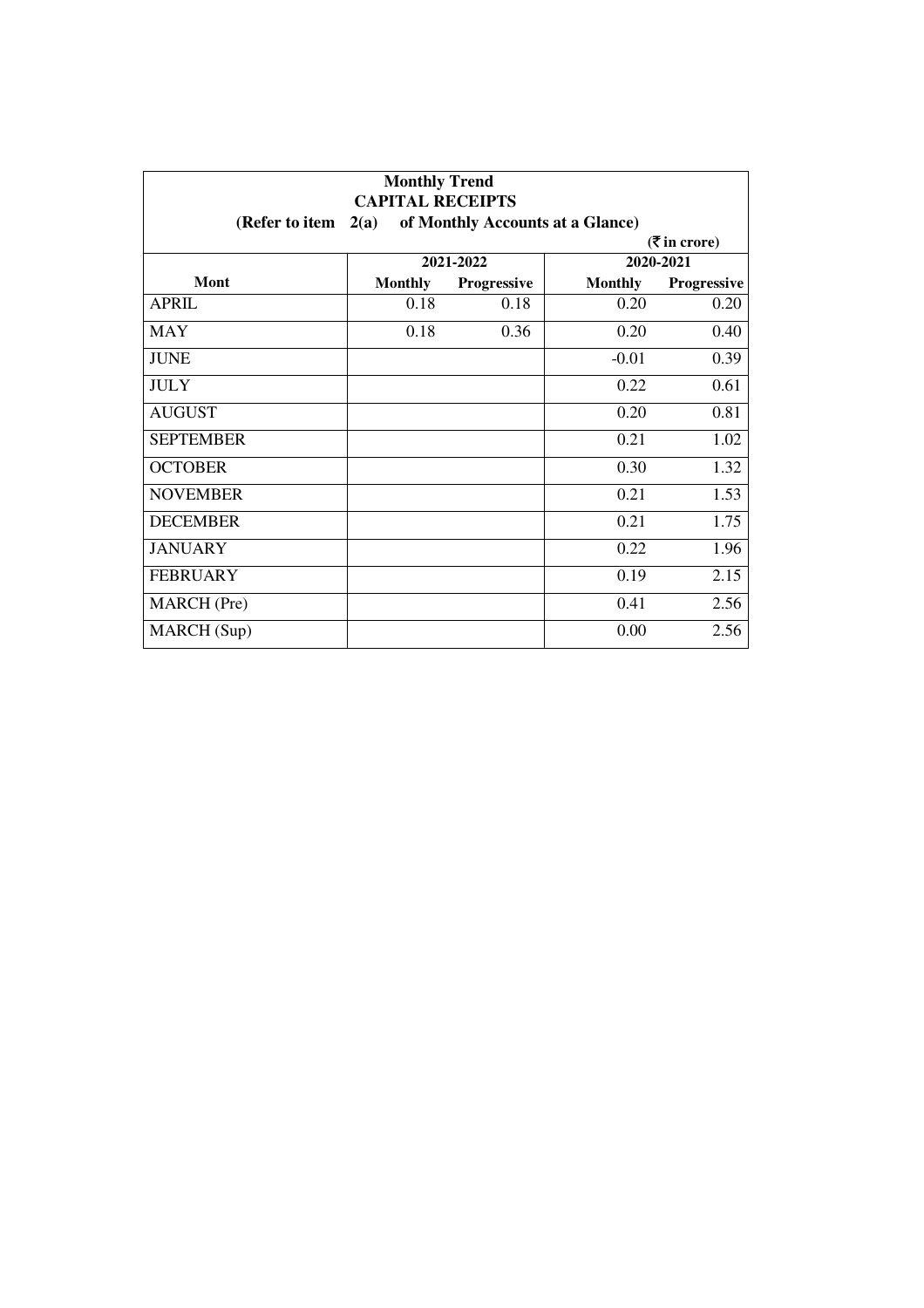| <b>Monthly Trend</b><br><b>CAPITAL RECEIPTS</b><br>2(b)<br>of Monthly Accounts at a Glance)<br>(Refer to item |                |             |                |             |
|---------------------------------------------------------------------------------------------------------------|----------------|-------------|----------------|-------------|
|                                                                                                               |                |             |                |             |
|                                                                                                               |                | 2021-2022   |                | 2020-2021   |
| Mont                                                                                                          | <b>Monthly</b> | Progressive | <b>Monthly</b> | Progressive |
| <b>APRIL</b>                                                                                                  | 0.00           | 0.00        | 0.00           | 0.00        |
| <b>MAY</b>                                                                                                    | 0.00           | 0.00        | 0.00           | 0.00        |
| <b>JUNE</b>                                                                                                   |                |             | 0.00           | 0.00        |
| <b>JULY</b>                                                                                                   |                |             | 0.00           | 0.00        |
| <b>AUGUST</b>                                                                                                 |                |             | 0.00           | 0.00        |
| <b>SEPTEMBER</b>                                                                                              |                |             | 0.00           | 0.00        |
| <b>OCTOBER</b>                                                                                                |                |             | 0.00           | 0.00        |
| <b>NOVEMBER</b>                                                                                               |                |             | 0.00           | 0.00        |
| <b>DECEMBER</b>                                                                                               |                |             | 0.00           | 0.00        |
| <b>JANUARY</b>                                                                                                |                |             | 0.00           | 0.00        |
| <b>FEBRUARY</b>                                                                                               |                |             | 0.00           | 0.00        |
| <b>MARCH</b> (Pre)                                                                                            |                |             | 0.00           | 0.00        |
| MARCH (Sup)                                                                                                   |                |             | 0.00           | 0.00        |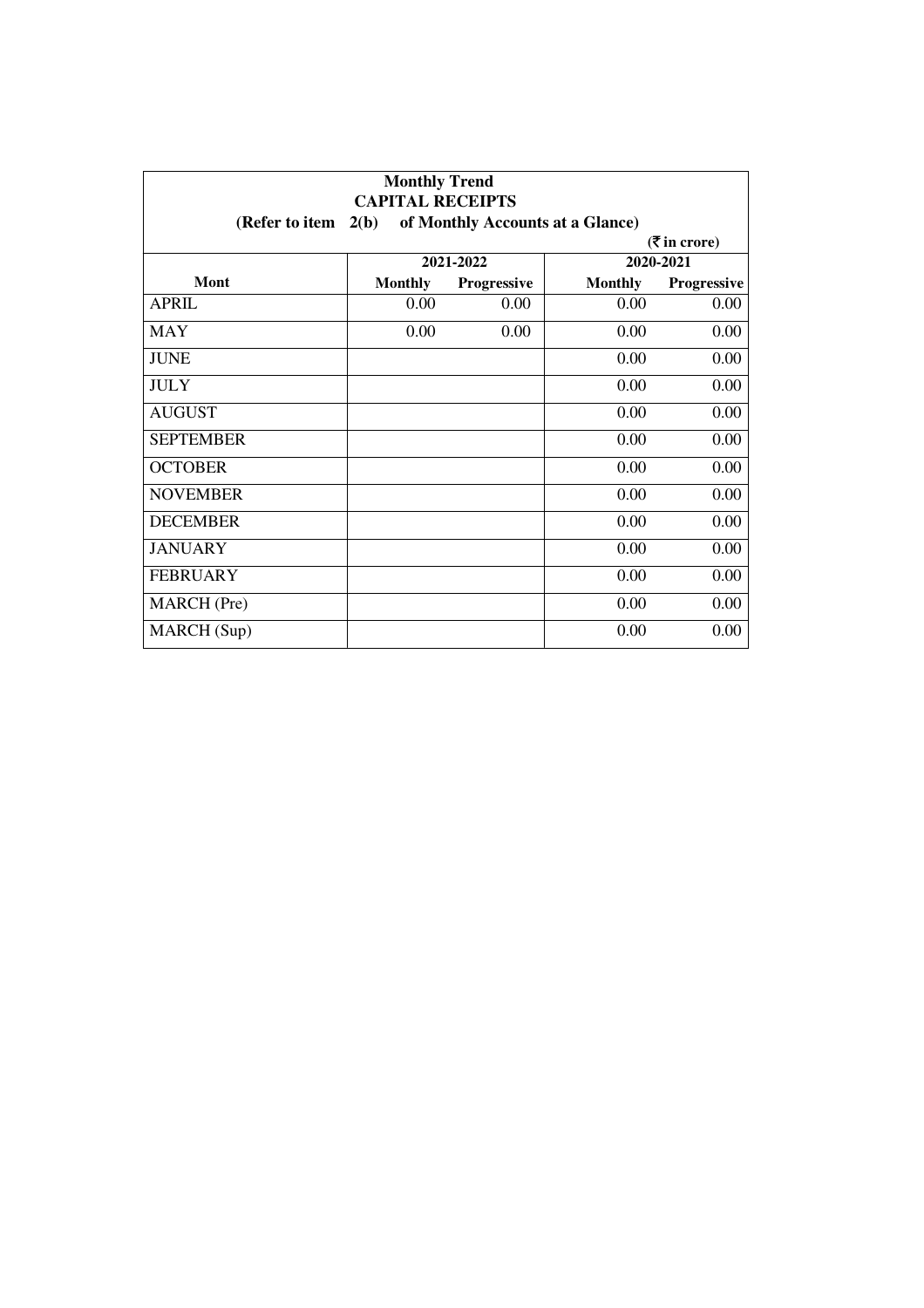| <b>Monthly Trend</b><br><b>CAPITAL RECEIPTS</b><br>of Monthly Accounts at a Glance)<br>(Refer to item<br>2(c) |                |             |                |             |  |
|---------------------------------------------------------------------------------------------------------------|----------------|-------------|----------------|-------------|--|
| $(3\overline{5})$ in crore)                                                                                   |                |             |                |             |  |
|                                                                                                               |                | 2021-2022   |                | 2020-2021   |  |
| Mont                                                                                                          | <b>Monthly</b> | Progressive | <b>Monthly</b> | Progressive |  |
| <b>APRIL</b>                                                                                                  | $-9,38.44$     | $-9,38.44$  | $-9,62.32$     | $-9,62.32$  |  |
| <b>MAY</b>                                                                                                    | 1,25.33        | $-8,13.11$  | $-9,29.96$     | $-18,92.28$ |  |
| <b>JUNE</b>                                                                                                   |                |             | $-5,54.47$     | $-24,46.75$ |  |
| <b>JULY</b>                                                                                                   |                |             | $-1,21.77$     | $-25,68.52$ |  |
| <b>AUGUST</b>                                                                                                 |                |             | 13,47.88       | $-12,20.63$ |  |
| <b>SEPTEMBER</b>                                                                                              |                |             | 6,20.78        | $-5,99.86$  |  |
| <b>OCTOBER</b>                                                                                                |                |             | 15,64.37       | 9,64.51     |  |
| <b>NOVEMBER</b>                                                                                               |                |             | 20,56.88       | 30,21.39    |  |
| <b>DECEMBER</b>                                                                                               |                |             | 4,12.29        | 34,33.68    |  |
| <b>JANUARY</b>                                                                                                |                |             | 35,65.31       | 69,98.99    |  |
| <b>FEBRUARY</b>                                                                                               |                |             | 12,65.90       | 82,64.89    |  |
| MARCH (Pre)                                                                                                   |                |             | 23,75.54       | 1,06,40.43  |  |
| MARCH (Sup)                                                                                                   |                |             | 12,02.51       | 1,18,42.94  |  |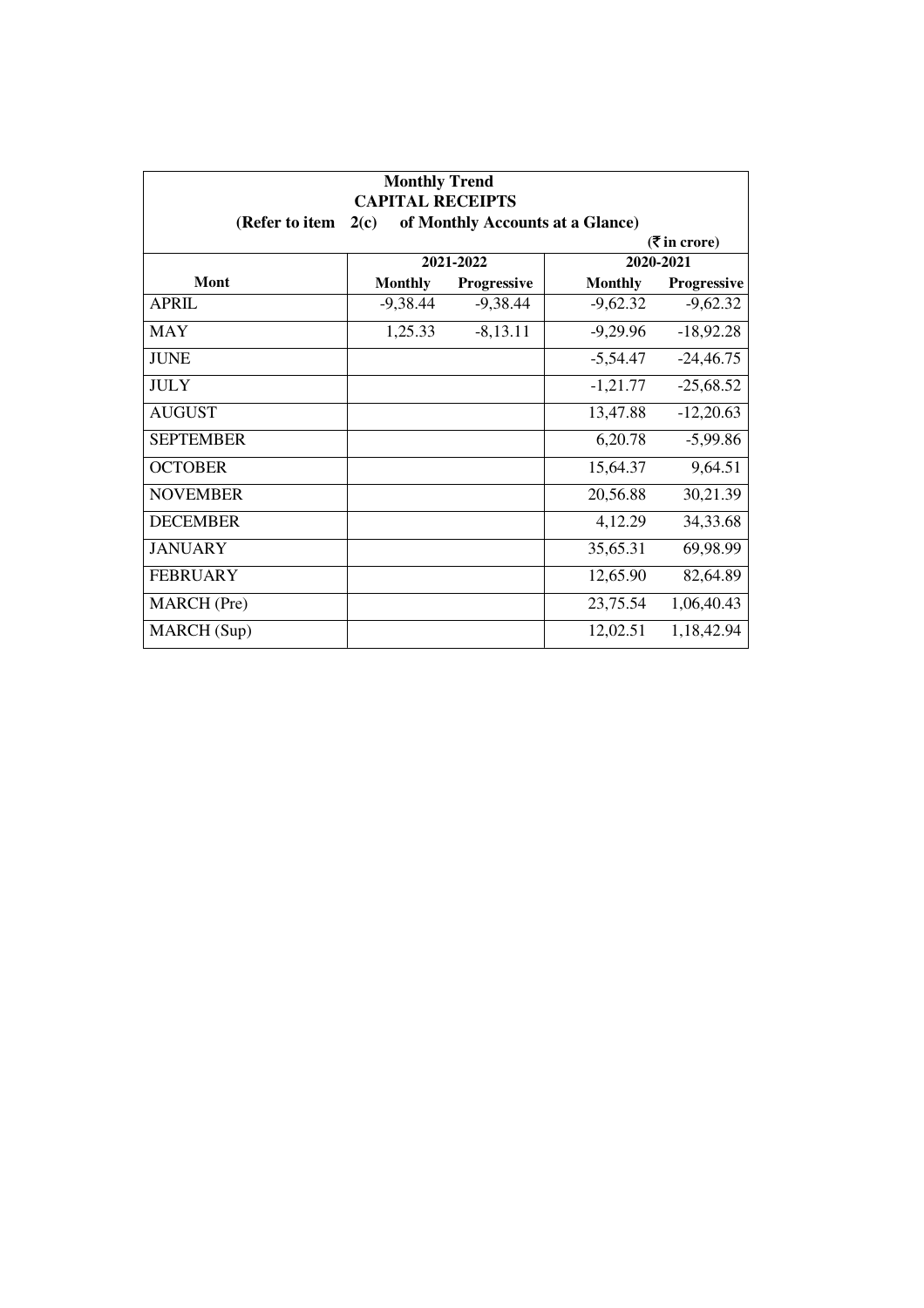| <b>Monthly Trend</b><br><b>REVENUE EXPENDITURE</b> |                |                                  |                |                             |
|----------------------------------------------------|----------------|----------------------------------|----------------|-----------------------------|
| (Refer to item                                     | 4(a)           | of Monthly Accounts at a Glance) |                |                             |
|                                                    |                |                                  |                | $(3\overline{5})$ in crore) |
|                                                    |                | 2021-2022                        |                | 2020-2021                   |
| Mont                                               | <b>Monthly</b> | <b>Progressive</b>               | <b>Monthly</b> | <b>Progressive</b>          |
| <b>APRIL</b>                                       | $-5.96$        | $-5.96$                          | 3,20.59        | 3,20.59                     |
| <b>MAY</b>                                         | 7,17.41        | 7,11.45                          | 3,82.02        | 7,02.61                     |
| <b>JUNE</b>                                        |                |                                  | 12,89.09       | 19,91.70                    |
| <b>JULY</b>                                        |                |                                  | 10,59.54       | 30,87.64                    |
| <b>AUGUST</b>                                      |                |                                  | 9,68.14        | 40,55.78                    |
| <b>SEPTEMBER</b>                                   |                |                                  | 11,27.72       | 51,83.50                    |
| <b>OCTOBER</b>                                     |                |                                  | 13,73.98       | 65,57.48                    |
| <b>NOVEMBER</b>                                    |                |                                  | 17,36.95       | 82,94.43                    |
| <b>DECEMBER</b>                                    |                |                                  | 23,19.79       | 1,06,14.22                  |
| <b>JANUARY</b>                                     |                |                                  | 21,65.21       | 1,27,79.43                  |
| <b>FEBRUARY</b>                                    |                |                                  | 19,80.70       | 1,47,60.13                  |
| MARCH (Pre)                                        |                |                                  | 54,45.23       | 2,02,05.36                  |
| MARCH (Sup)                                        |                |                                  | 7,90.67        | 2,09,96.03                  |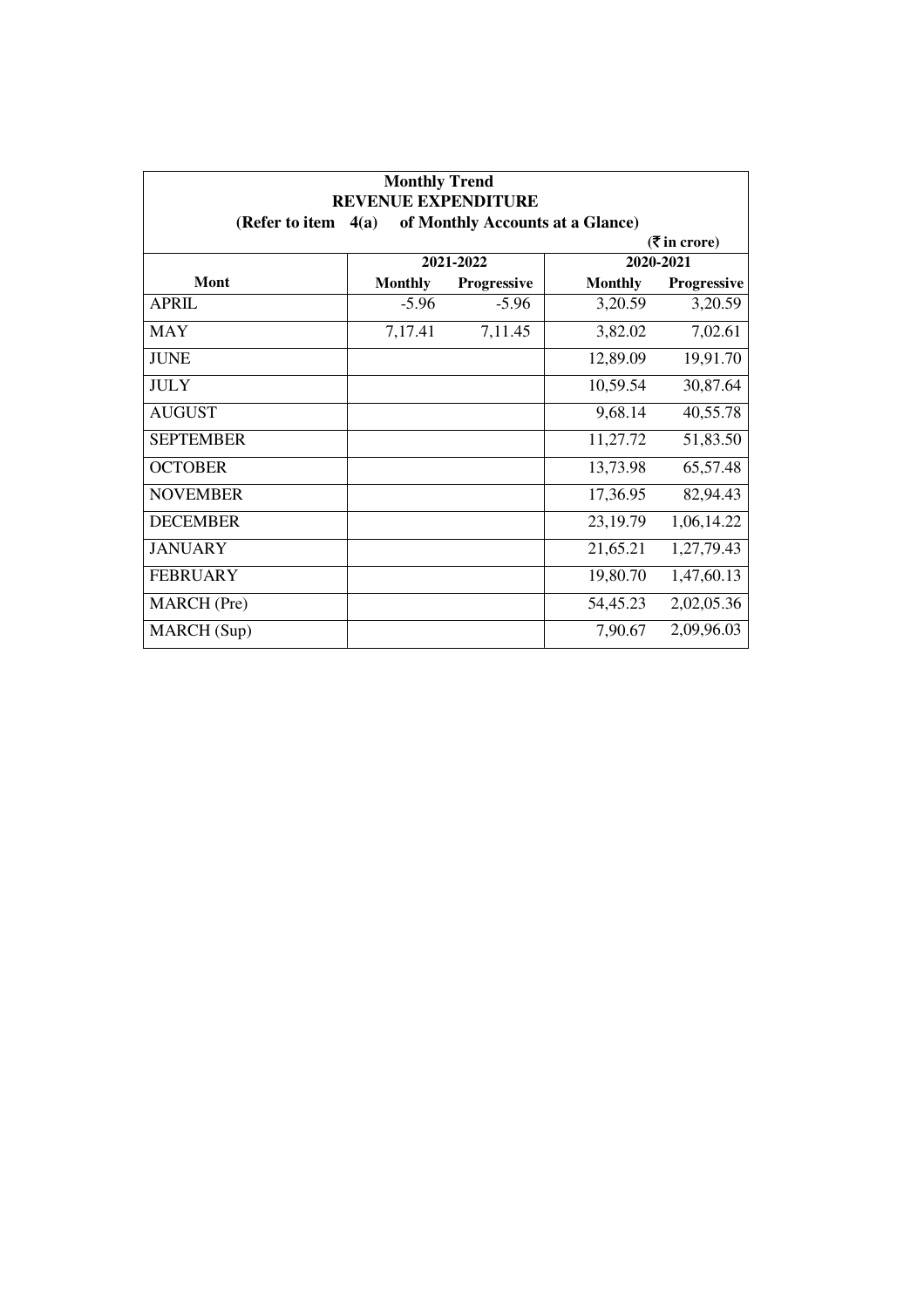| <b>Monthly Trend</b><br><b>REVENUE EXPENDITURE</b> |                |                                  |                |                                               |
|----------------------------------------------------|----------------|----------------------------------|----------------|-----------------------------------------------|
| (Refer to item                                     | 4(b)           | of Monthly Accounts at a Glance) |                |                                               |
|                                                    |                |                                  |                | $(\overline{\mathbf{\overline{z}}}$ in crore) |
|                                                    |                | 2021-2022                        |                | 2020-2021                                     |
| Mont                                               | <b>Monthly</b> | <b>Progressive</b>               | <b>Monthly</b> | Progressive                                   |
| <b>APRIL</b>                                       | 2,98.21        | 2,98.21                          | 2,21.20        | 2,21.20                                       |
| <b>MAY</b>                                         | 3,01.55        | 5,99.76                          | 2,30.85        | 4,52.05                                       |
| <b>JUNE</b>                                        |                |                                  | 3,47.18        | 7,99.23                                       |
| <b>JULY</b>                                        |                |                                  | 52.35          | 8,51.58                                       |
| <b>AUGUST</b>                                      |                |                                  | 4,64.43        | 13,16.01                                      |
| <b>SEPTEMBER</b>                                   |                |                                  | 4,87.71        | 18,03.72                                      |
| <b>OCTOBER</b>                                     |                |                                  | 2,48.44        | 20,52.16                                      |
| <b>NOVEMBER</b>                                    |                |                                  | 2,27.40        | 22,79.56                                      |
| <b>DECEMBER</b>                                    |                |                                  | 5,95.40        | 28,74.96                                      |
| <b>JANUARY</b>                                     |                |                                  | 3,71.01        | 32,45.97                                      |
| <b>FEBRUARY</b>                                    |                |                                  | 4,27.22        | 36,73.19                                      |
| <b>MARCH</b> (Pre)                                 |                |                                  | 6,50.65        | 43,23.84                                      |
| MARCH (Sup)                                        |                |                                  | 0.00           | 43,23.84                                      |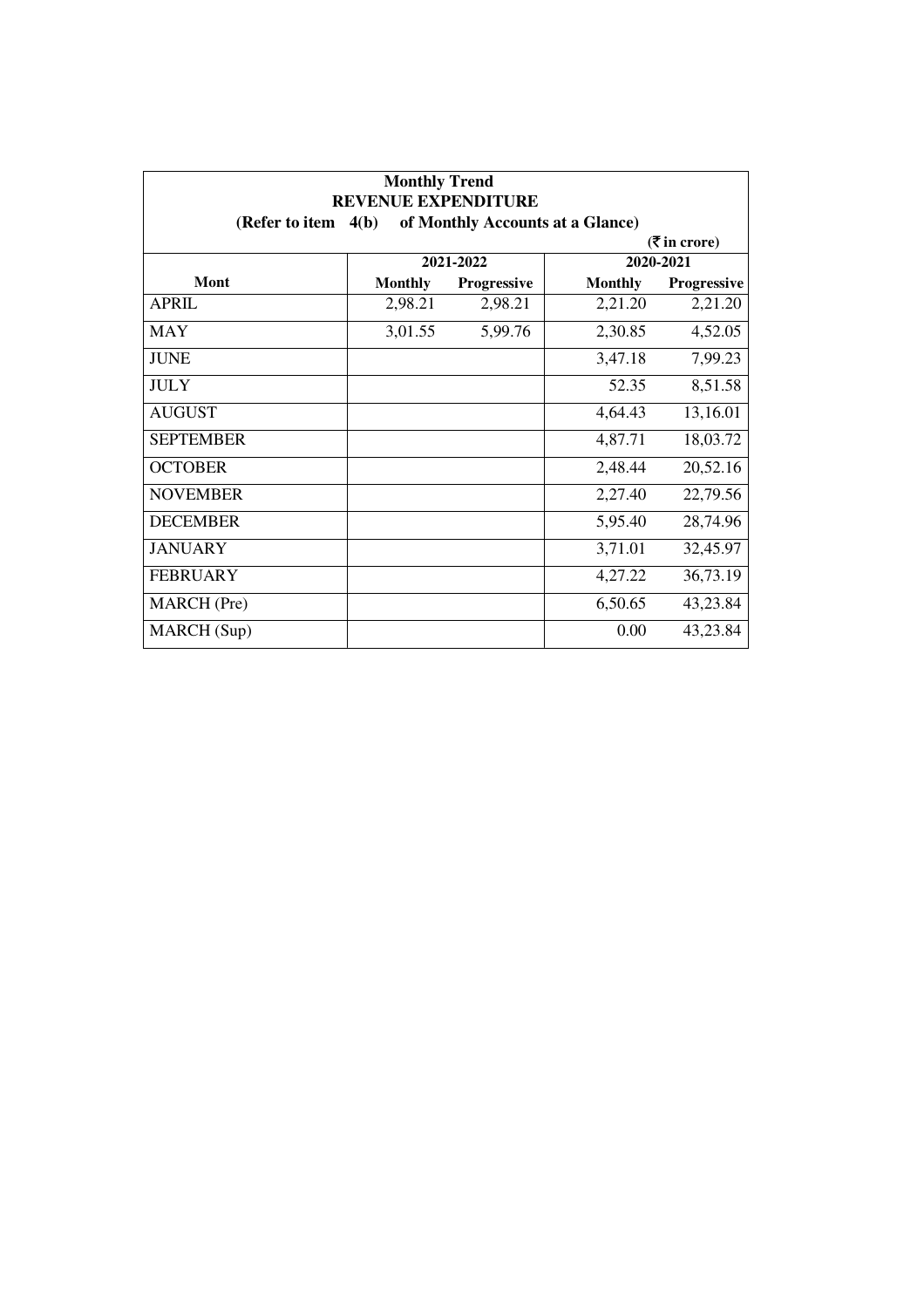| <b>Monthly Trend</b><br><b>REVENUE EXPENDITURE</b>         |                |             |                |                                               |  |
|------------------------------------------------------------|----------------|-------------|----------------|-----------------------------------------------|--|
| of Monthly Accounts at a Glance)<br>(Refer to item<br>4(c) |                |             |                |                                               |  |
|                                                            |                |             |                | $(\overline{\mathbf{\overline{z}}}$ in crore) |  |
|                                                            |                | 2021-2022   | 2020-2021      |                                               |  |
| Mont                                                       | <b>Monthly</b> | Progressive | <b>Monthly</b> | Progressive                                   |  |
| <b>APRIL</b>                                               | 20,61.36       | 20,61.36    | 18,91.48       | 18,91.48                                      |  |
| <b>MAY</b>                                                 | 18,45.79       | 39,07.15    | 20,34.01       | 39,25.49                                      |  |
| <b>JUNE</b>                                                |                |             | 20,89.99       | 60,15.48                                      |  |
| <b>JULY</b>                                                |                |             | 19,54.11       | 79,69.59                                      |  |
| <b>AUGUST</b>                                              |                |             | 21,78.09       | 1,01,47.68                                    |  |
| <b>SEPTEMBER</b>                                           |                |             | 21,29.08       | 1,22,76.76                                    |  |
| <b>OCTOBER</b>                                             |                |             | 25,24.01       | 1,48,00.77                                    |  |
| <b>NOVEMBER</b>                                            |                |             | 24,78.85       | 1,72,79.62                                    |  |
| <b>DECEMBER</b>                                            |                |             | 21,64.80       | 1,94,44.42                                    |  |
| <b>JANUARY</b>                                             |                |             | 20,61.55       | 2,15,05.97                                    |  |
| <b>FEBRUARY</b>                                            |                |             | 20,37.16       | 2,35,43.13                                    |  |
| MARCH (Pre)                                                |                |             | 34,63.32       | 2,70,06.45                                    |  |
| MARCH (Sup)                                                |                |             | 2,20.57        | 2,72,27.02                                    |  |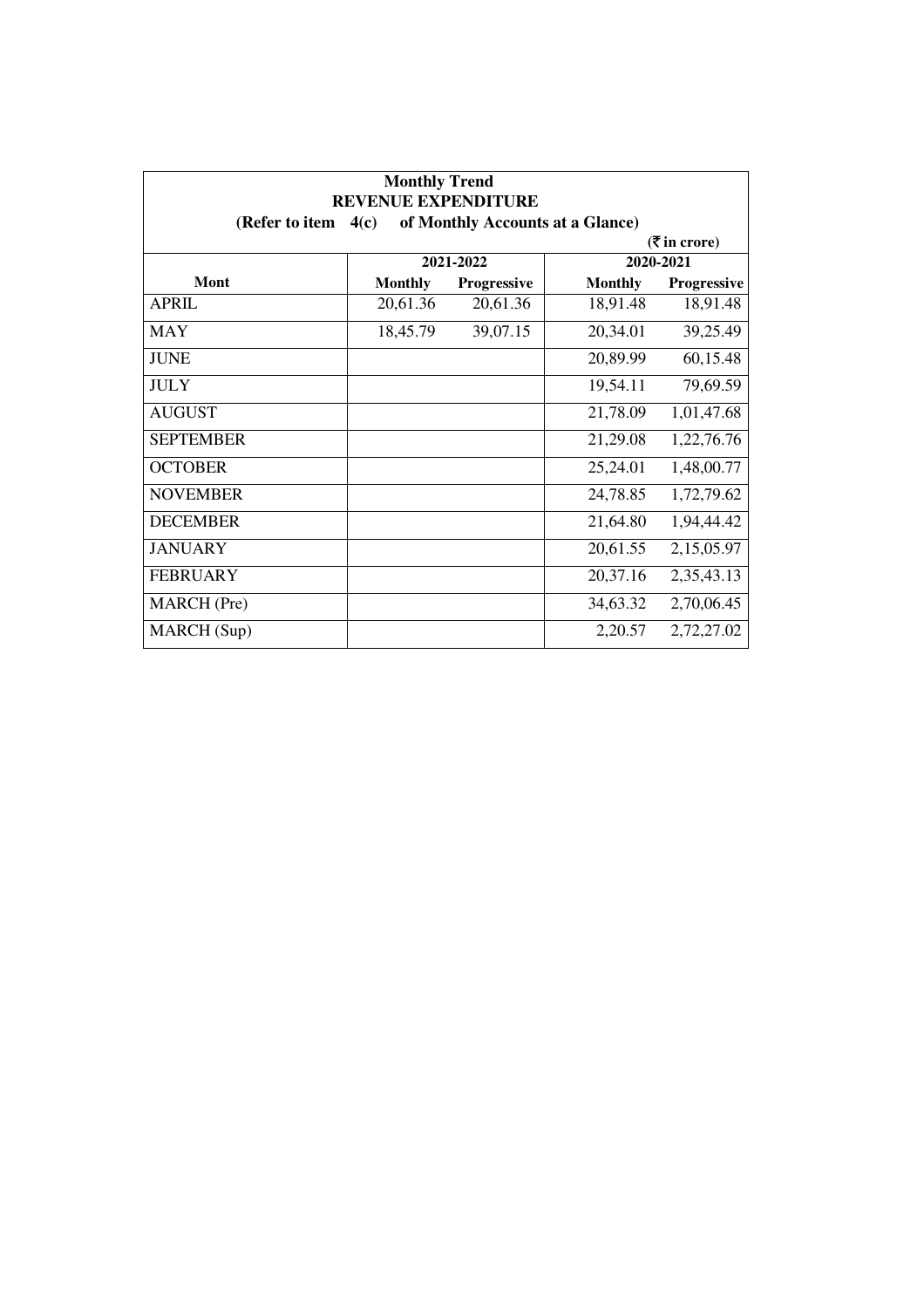| <b>Monthly Trend</b><br><b>REVENUE EXPENDITURE</b> |                |                    |                                  |                             |
|----------------------------------------------------|----------------|--------------------|----------------------------------|-----------------------------|
| (Refer to item                                     | 4(d)           |                    | of Monthly Accounts at a Glance) |                             |
|                                                    |                |                    |                                  | $(3\overline{5})$ in crore) |
|                                                    |                | 2021-2022          |                                  | 2020-2021                   |
| Mont                                               | <b>Monthly</b> | <b>Progressive</b> | <b>Monthly</b>                   | <b>Progressive</b>          |
| <b>APRIL</b>                                       | 8,54.92        | 8,54.92            | 4,97.12                          | 4,97.12                     |
| <b>MAY</b>                                         | 11,51.04       | 20,05.96           | 8,46.17                          | 13,43.29                    |
| <b>JUNE</b>                                        |                |                    | 8,07.47                          | 21,50.76                    |
| <b>JULY</b>                                        |                |                    | 7,63.93                          | 29,14.69                    |
| <b>AUGUST</b>                                      |                |                    | 8,05.59                          | 37,20.28                    |
| <b>SEPTEMBER</b>                                   |                |                    | 7,52.94                          | 44,73.22                    |
| <b>OCTOBER</b>                                     |                |                    | 13,31.59                         | 58,04.80                    |
| <b>NOVEMBER</b>                                    |                |                    | 7,82.06                          | 65,86.86                    |
| <b>DECEMBER</b>                                    |                |                    | 6,98.24                          | 72,85.10                    |
| <b>JANUARY</b>                                     |                |                    | 10,53.04                         | 83,38.14                    |
| <b>FEBRUARY</b>                                    |                |                    | 8,69.80                          | 92,07.94                    |
| MARCH (Pre)                                        |                |                    | 11,40.78                         | 1,03,48.72                  |
| MARCH (Sup)                                        |                |                    | 2.01                             | 1,03,50.73                  |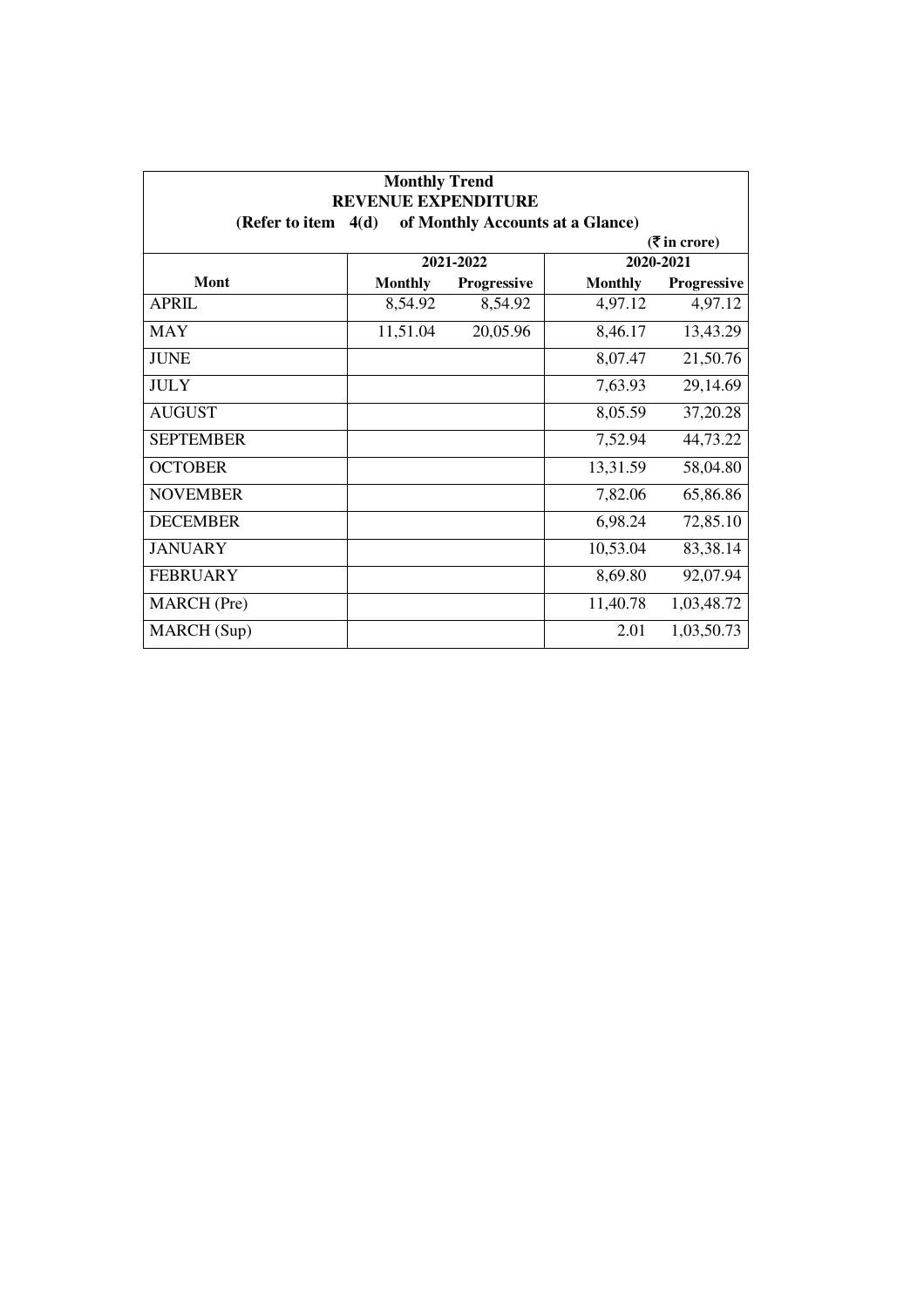| <b>Monthly Trend</b><br><b>REVENUE EXPENDITURE</b> |                |                                  |                |                                               |
|----------------------------------------------------|----------------|----------------------------------|----------------|-----------------------------------------------|
| (Refer to item                                     | 4(e)           | of Monthly Accounts at a Glance) |                |                                               |
|                                                    |                |                                  |                | $(\overline{\mathbf{\overline{z}}}$ in crore) |
|                                                    |                | 2021-2022                        |                | 2020-2021                                     |
| Mont                                               | <b>Monthly</b> | Progressive                      | <b>Monthly</b> | Progressive                                   |
| <b>APRIL</b>                                       | 0.00           | 0.00                             | 0.00           | 0.00                                          |
| <b>MAY</b>                                         | 0.00           | 0.00                             | 0.00           | 0.00                                          |
| <b>JUNE</b>                                        |                |                                  | 0.00           | 0.00                                          |
| <b>JULY</b>                                        |                |                                  | 3,05.20        | 3,05.20                                       |
| <b>AUGUST</b>                                      |                |                                  | 4,70.43        | 7,75.63                                       |
| <b>SEPTEMBER</b>                                   |                |                                  | 25.13          | 8,00.76                                       |
| <b>OCTOBER</b>                                     |                |                                  | 27.91          | 8,28.67                                       |
| <b>NOVEMBER</b>                                    |                |                                  | 22.34          | 8,51.01                                       |
| <b>DECEMBER</b>                                    |                |                                  | 47.34          | 8,98.35                                       |
| <b>JANUARY</b>                                     |                |                                  | 4,55.28        | 13,53.63                                      |
| <b>FEBRUARY</b>                                    |                |                                  | 0.77           | 13,54.41                                      |
| <b>MARCH</b> (Pre)                                 |                |                                  | 8.48           | 13,62.88                                      |
| MARCH (Sup)                                        |                |                                  | 0.00           | 13,62.88                                      |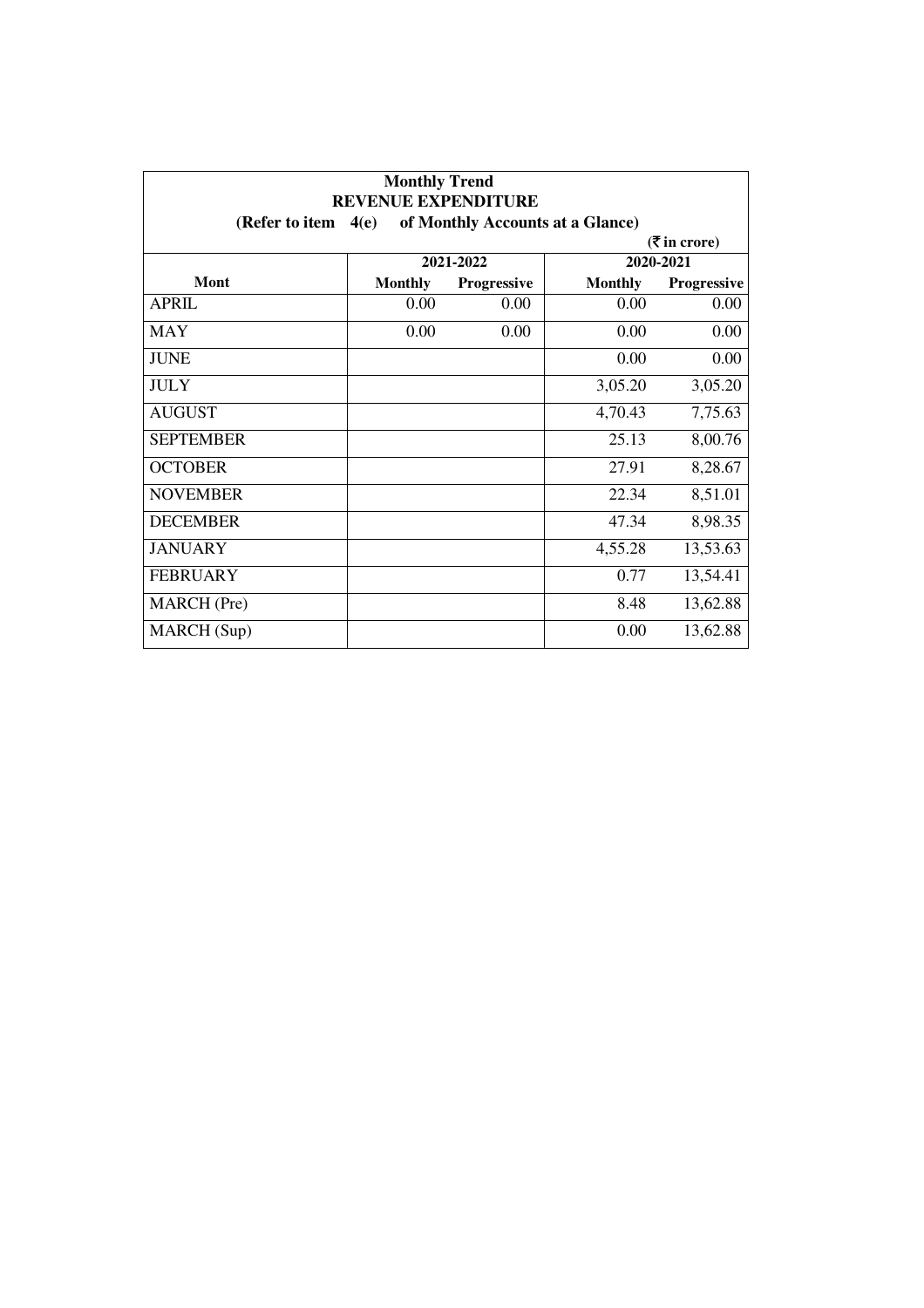| <b>Monthly Trend</b><br><b>CAPITAL EXPENDITURE</b><br>of Monthly Accounts at a Glance)<br>(Refer to item<br>5(a) |                |                    |                |             |  |  |  |  |
|------------------------------------------------------------------------------------------------------------------|----------------|--------------------|----------------|-------------|--|--|--|--|
|                                                                                                                  |                |                    |                |             |  |  |  |  |
|                                                                                                                  | 2021-2022      |                    |                | 2020-2021   |  |  |  |  |
| Mont                                                                                                             | <b>Monthly</b> | <b>Progressive</b> | <b>Monthly</b> | Progressive |  |  |  |  |
| <b>APRIL</b>                                                                                                     | $-0.09$        | $-0.09$            | 5.65           | 5.65        |  |  |  |  |
| <b>MAY</b>                                                                                                       | 3,03.64        | 3,03.55            | 4,10.42        | 4,16.07     |  |  |  |  |
| <b>JUNE</b>                                                                                                      |                |                    | 1,85.84        | 6,01.91     |  |  |  |  |
| <b>JULY</b>                                                                                                      |                |                    | 9,15.44        | 15,17.35    |  |  |  |  |
| <b>AUGUST</b>                                                                                                    |                |                    | 1,79.74        | 16,97.09    |  |  |  |  |
| <b>SEPTEMBER</b>                                                                                                 |                |                    | 4,91.32        | 21,88.41    |  |  |  |  |
| <b>OCTOBER</b>                                                                                                   |                |                    | 7,18.99        | 29,07.40    |  |  |  |  |
| <b>NOVEMBER</b>                                                                                                  |                |                    | 15,58.47       | 44,65.87    |  |  |  |  |
| <b>DECEMBER</b>                                                                                                  |                |                    | 16,69.04       | 61,34.91    |  |  |  |  |
| <b>JANUARY</b>                                                                                                   |                |                    | 7,02.85        | 68, 37. 76  |  |  |  |  |
| <b>FEBRUARY</b>                                                                                                  |                |                    | 16,84.24       | 85,22.00    |  |  |  |  |
| MARCH (Pre)                                                                                                      |                |                    | 36,73.91       | 1,21,95.91  |  |  |  |  |
| MARCH (Sup)                                                                                                      |                |                    | 2,03.48        | 1,23,99.39  |  |  |  |  |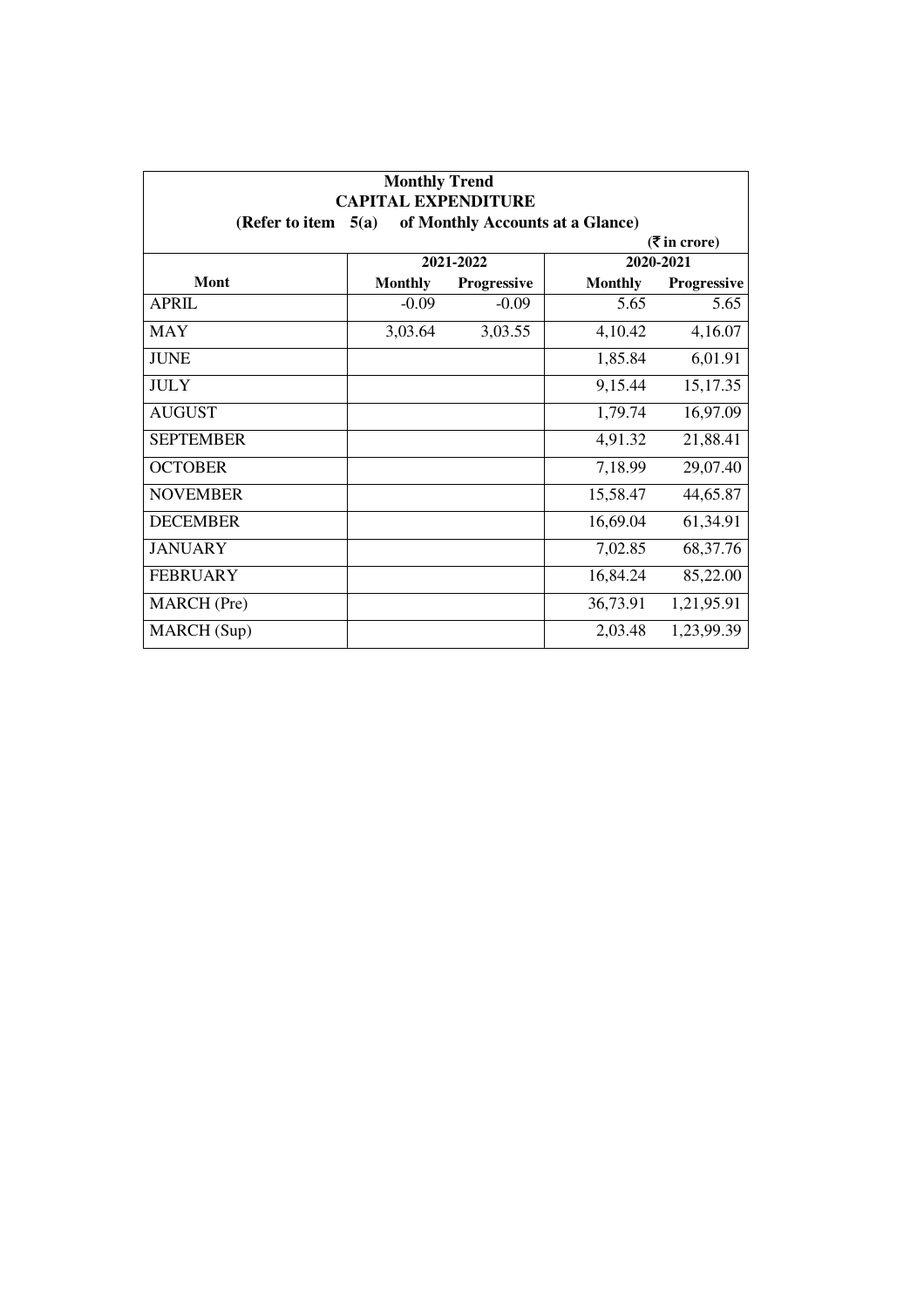| <b>Monthly Trend</b><br><b>CAPITAL EXPENDITURE</b><br>of Monthly Accounts at a Glance)<br>(Refer to item $5(b)$ ) |                |             |                |             |  |  |  |
|-------------------------------------------------------------------------------------------------------------------|----------------|-------------|----------------|-------------|--|--|--|
|                                                                                                                   |                |             |                |             |  |  |  |
|                                                                                                                   | 2021-2022      |             | 2020-2021      |             |  |  |  |
| <b>Mont</b>                                                                                                       | <b>Monthly</b> | Progressive | <b>Monthly</b> | Progressive |  |  |  |
| <b>APRIL</b>                                                                                                      | 0.00           | 0.00        | 0.00           | 0.00        |  |  |  |
| <b>MAY</b>                                                                                                        | 0.00           | 0.00        | 0.00           | 0.00        |  |  |  |
| <b>JUNE</b>                                                                                                       |                |             | 0.01           | 0.00        |  |  |  |
| <b>JULY</b>                                                                                                       |                |             | 0.00           | 0.00        |  |  |  |
| <b>AUGUST</b>                                                                                                     |                |             | 0.00           | 0.00        |  |  |  |
| <b>SEPTEMBER</b>                                                                                                  |                |             | 0.00           | 0.00        |  |  |  |
| <b>OCTOBER</b>                                                                                                    |                |             | 0.00           | 0.00        |  |  |  |
| <b>NOVEMBER</b>                                                                                                   |                |             | 0.00           | 0.00        |  |  |  |
| <b>DECEMBER</b>                                                                                                   |                |             | 0.00           | 0.00        |  |  |  |
| <b>JANUARY</b>                                                                                                    |                |             | 0.00           | 0.00        |  |  |  |
| <b>FEBRUARY</b>                                                                                                   |                |             | 0.00           | 0.00        |  |  |  |
| MARCH (Pre)                                                                                                       |                |             | 0.00           | 0.00        |  |  |  |
| MARCH (Sup)                                                                                                       |                |             | 0.00           | 0.00        |  |  |  |